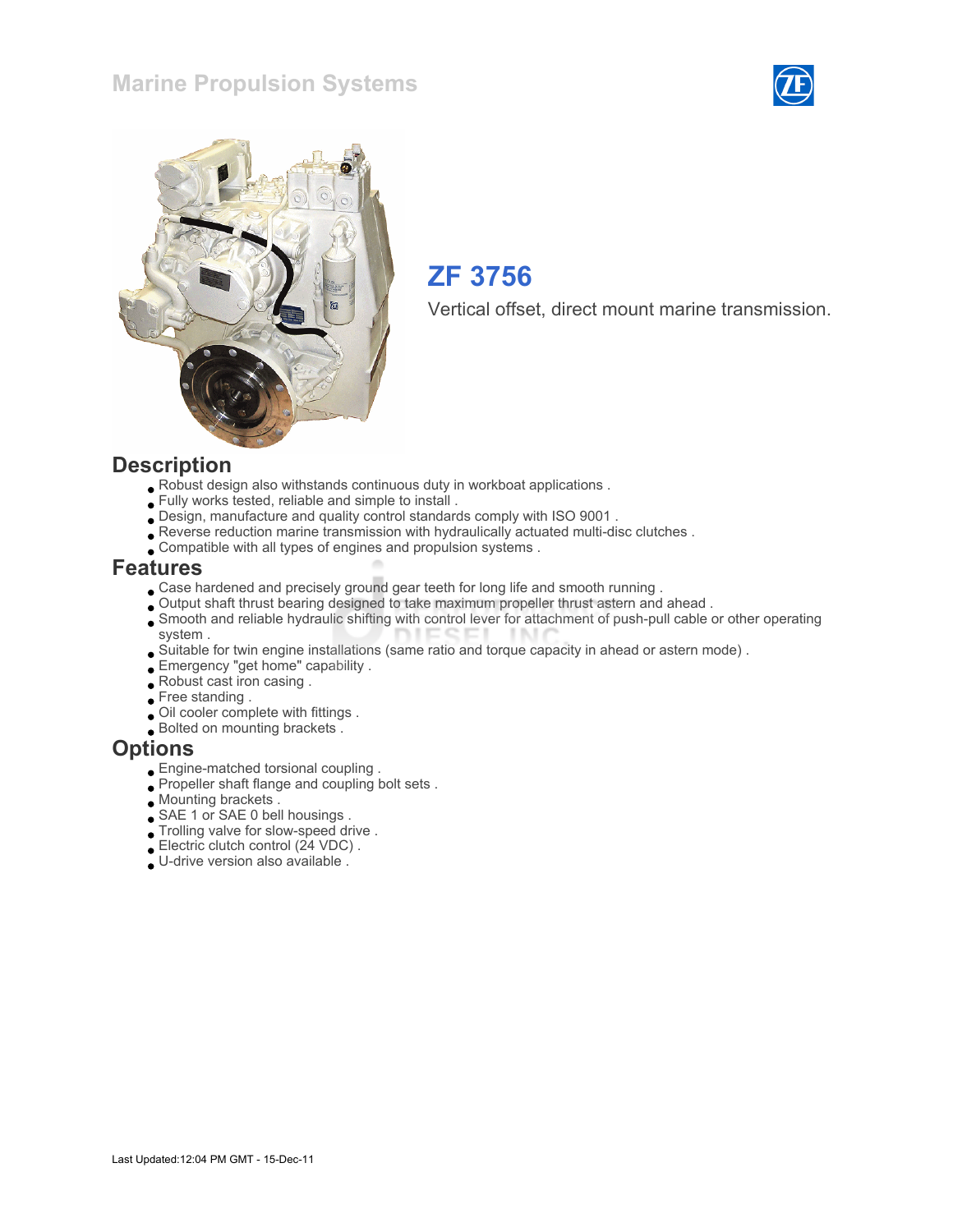

## Light Duty

| <b>RATIOS</b>               | MAX.<br>POWER/RPM<br><b>TORQUE</b> |      |                         |    |           | <b>INPUT POWER CAPACITY</b> |           |    |                        |    |            |
|-----------------------------|------------------------------------|------|-------------------------|----|-----------|-----------------------------|-----------|----|------------------------|----|------------|
|                             | Nm                                 | ftlb | kW                      | hp | <b>kW</b> | hp                          | <b>kW</b> | hp | kW                     | hp | <b>RPM</b> |
|                             |                                    |      |                         |    | 2100 rpm  |                             | 2300 rpm  |    | 2450 rpm               |    |            |
| $\blacksquare$ 5.545, 5.952 | 5584                               | 4119 | 0.5847 0.7841 1228 1647 |    |           |                             |           |    | 1345  1803  1433  1921 |    | 2600       |

\* Special Order Ratio.

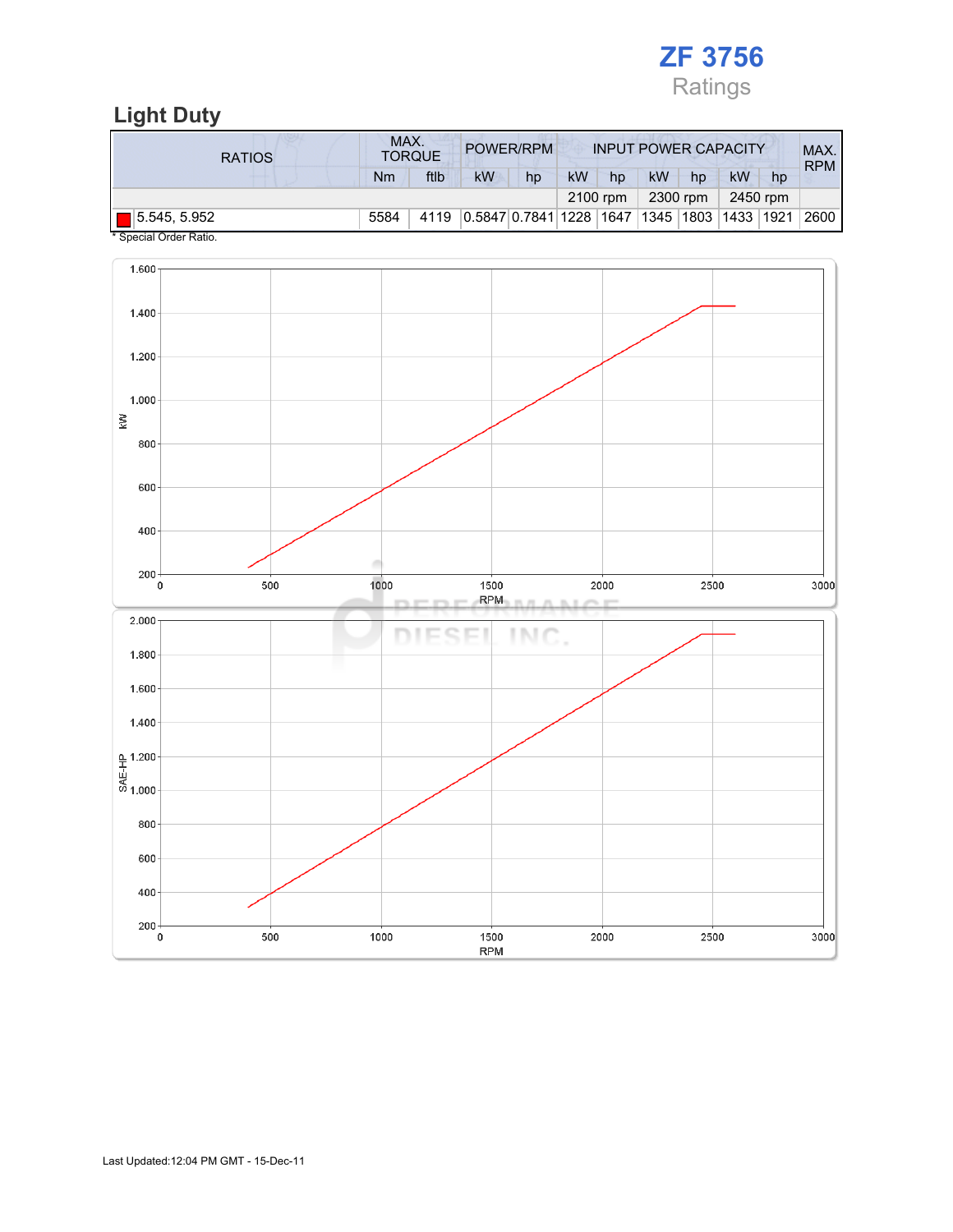## ZF 3756 Ratings

### Medium Duty

| <b>RATIOS</b>       | MAX. TORQUE POWER/RPM |      |    |                                                 |           | <b>INPUT POWER CAPACITY</b> |                           |    |           |    |            |
|---------------------|-----------------------|------|----|-------------------------------------------------|-----------|-----------------------------|---------------------------|----|-----------|----|------------|
|                     | Nm                    | ftlb | kW | hp                                              | <b>kW</b> | hp                          | <b>kW</b>                 | hp | <b>kW</b> | hp | <b>RPM</b> |
|                     |                       |      |    |                                                 |           |                             | 1800 rpm $\vert$ 2100 rpm |    | 2250 rpm  |    |            |
| $\Box$ 5.545, 5.952 | 5091                  |      |    | 3755 0.5331 0.7149 960 1287 1119 1501 1199 1608 |           |                             |                           |    |           |    | 2600       |

Special Order Ratio.

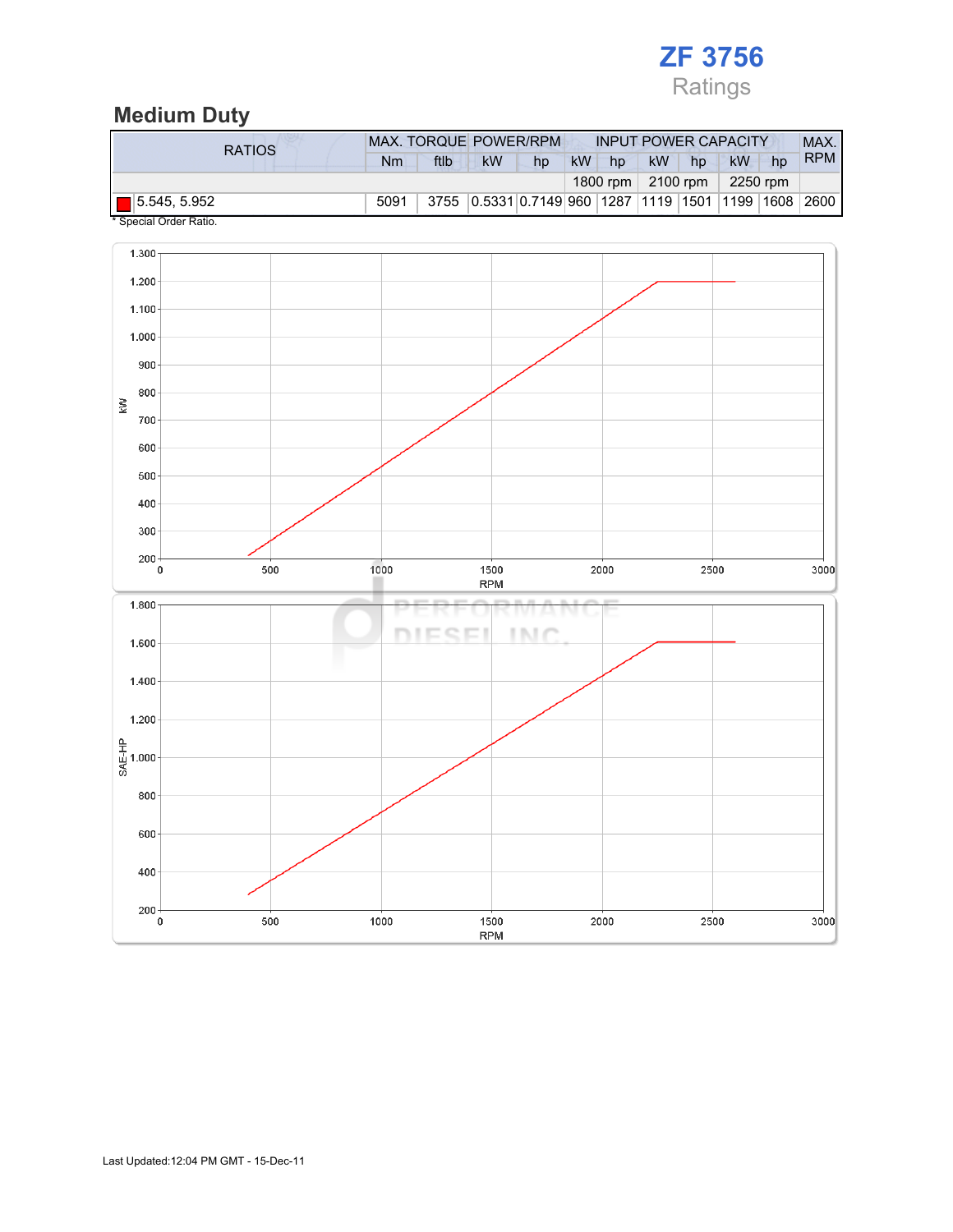## ZF 3756 Dimensions





| mm (inches)    |                |    |                |                            |  |    |                                                                                                            |           |  |  |
|----------------|----------------|----|----------------|----------------------------|--|----|------------------------------------------------------------------------------------------------------------|-----------|--|--|
| B <sub>1</sub> | B <sub>2</sub> | H1 | H <sub>2</sub> |                            |  | L2 | $L_3$                                                                                                      | Bell Hsg. |  |  |
|                |                |    |                |                            |  |    | 445 (17.5)  425 (16.7)  425 (16.7)  410 (16.1)  782 (30.8)  670 (26.4)  595 (23.4)  132 (5.20)  150 (5.90) |           |  |  |
|                | Weight kg (lb) |    |                | Oil Capacity Litre (US qt) |  |    |                                                                                                            |           |  |  |
|                | 920 (2,024)    |    |                | 38.0(40.3)                 |  |    |                                                                                                            |           |  |  |

## SAE Bell Housing Dimensions

|         |    |                                                         |    |  | <b>Bolt Holes</b> |                 |  |  |
|---------|----|---------------------------------------------------------|----|--|-------------------|-----------------|--|--|
| SAE No. |    |                                                         |    |  |                   | <b>Diameter</b> |  |  |
|         | mm | mm                                                      | mm |  |                   |                 |  |  |
| n       |    | 647.7 25.5 679.45 26.75 711.2 28.0 16 13.49 17/32       |    |  |                   |                 |  |  |
|         |    | 511.18 20.125 530.23 20.875 552.45 21.75 12 11.91 15/32 |    |  |                   |                 |  |  |

## Output Coupling Dimensions

|    |              |    |             |       |  |                                                         | <b>Bolt Holes</b> |     |              |      |  |
|----|--------------|----|-------------|-------|--|---------------------------------------------------------|-------------------|-----|--------------|------|--|
|    |              |    |             |       |  |                                                         |                   | No. | Diameter (E) |      |  |
| mm | $\mathsf{I}$ | mm | $\sqrt{10}$ | $-mm$ |  | mm                                                      |                   |     | mm           |      |  |
|    |              |    |             |       |  | 390   15.4   345   13.6   250   9.84   30.0   1.18   12 |                   |     | 24.2         | 0.95 |  |



7F